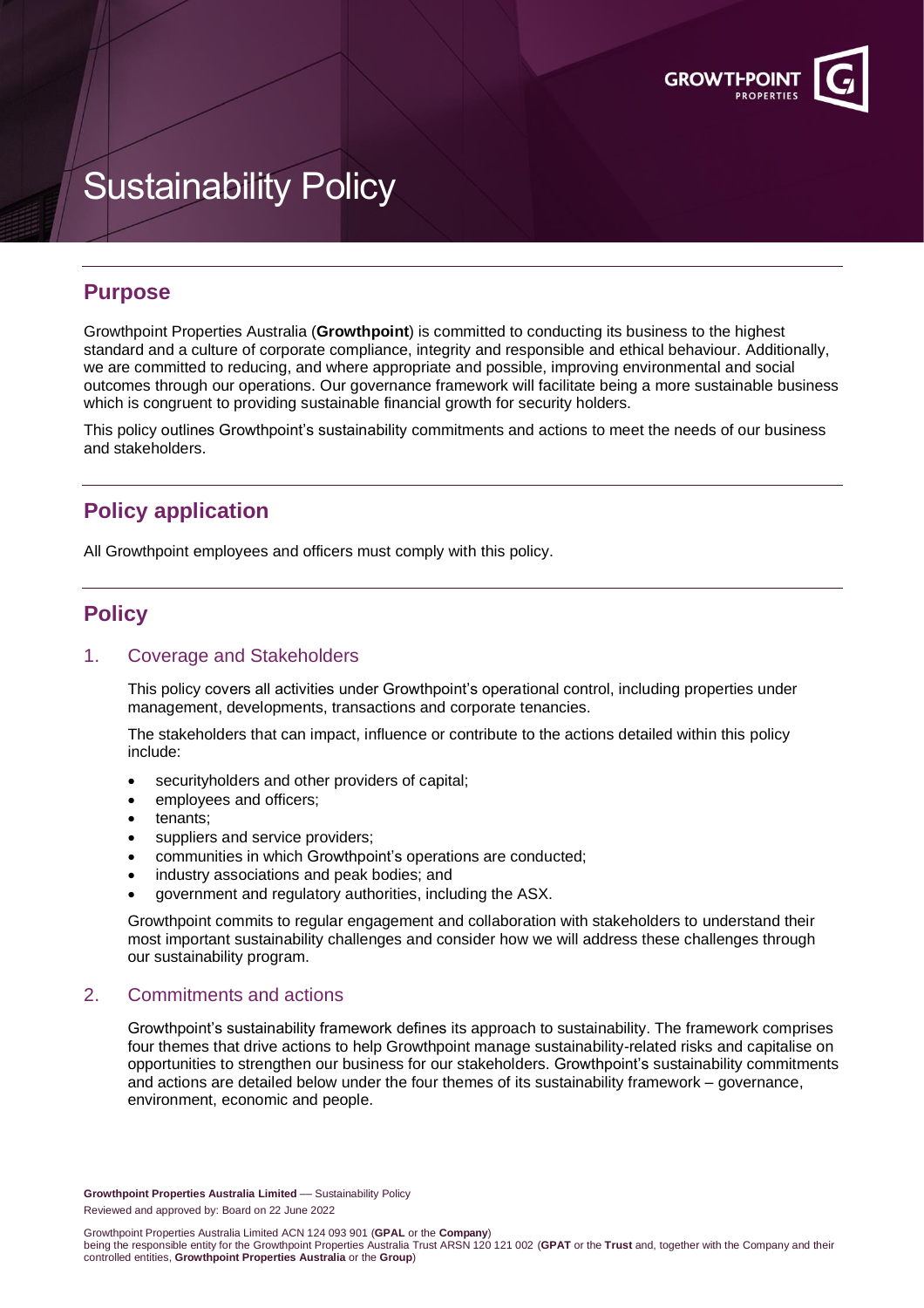

#### **2.1 Governance**

Growthpoint commits to maintaining an effective governance structure to ensure our sustainability program is a contributor to achieving wider business goals. Growthpoint will undertake the following key actions to achieve this:

- implement the sustainability framework, including objectives and targets;
- publish timely, accurate and transparent information on Growthpoint's sustainability performance through voluntary disclosures including our Annual Report, Sustainability Report, Taskforce on Climate-related Financial Disclosures (TCFD) Statement, Modern Slavery Statement and participation in investor benchmarks such as the Global Real Estate Sustainability Benchmark (GRESB); and
- link remuneration outcomes to the successful achievement of sustainability targets for the Executive Management Team and other key employees.

#### **2.2 Environment**

Growthpoint commits to managing environmental risk and capitalising on opportunity to preserve and enhance commercial value for the business and our stakeholders. Growthpoint will undertake the following key actions to achieve this:

- mitigate its climate change impact by achieving its target of net zero emissions by 1 July 2025<sup>1</sup> through its program of:
	- $\circ$  building optimisation continuous monitoring, analysis and reporting of building performance;
	- $\circ$  energy efficiency upgrades, electrification and onsite solar installations evaluate and pursue commercially feasible opportunities across the operationally controlled office portfolio;
	- procurement of offsite renewable energy and carbon offsets source all direct electricity needs from renewable sources and invest in high quality carbon offsets to compensate for those energy sources we are unable to fuel switch or avoid;
- use materials that have less environmental impacts (for example, less embodied carbon), reduce direct consumption of water and understand and manage the Group's biodiversity impacts;
- collaborate with tenants through contractual mechanisms (for example, green leases and coinvestments in onsite renewable energy) and informal channels to minimise the environmental impacts of operating their tenancies; and
- adopt circularity principles to assist tenants to reduce the amount of waste generated and increase the proportion of waste diverted from landfill.

#### **2.3 Economic**

Growthpoint commits to contributing to broader sustainability advancements in its value chain. Growthpoint will undertake the following key actions to achieve this:

- identify and assess climate change risks and respond by implementing resilience and adaptation measures through our capital investment and operating processes; and
- establish commercial relationships with social enterprises and minority-led businesses.

#### **2.4 People**

Growthpoint commits to listening and responding to feedback from key stakeholders and delivering programs that create shared value. Growthpoint will undertake the following key actions to achieve this:

- understand the needs of its tenants through formal and informal channels and respond to these needs through targeted initiatives;
- establish sustainability practices in building operation to optimise performance and maximise tenant comfort, satisfaction and indoor environment quality;
- execute a suite of employee focused programs to maintain a culture of respect and inclusivity, high levels of engagement and alignment, and health and wellbeing;

<sup>1</sup> Scopes 1 and 2 emissions across our operationally controlled office assets and Scopes 1, 2 and some Scope 3 emissions across our corporate activities.